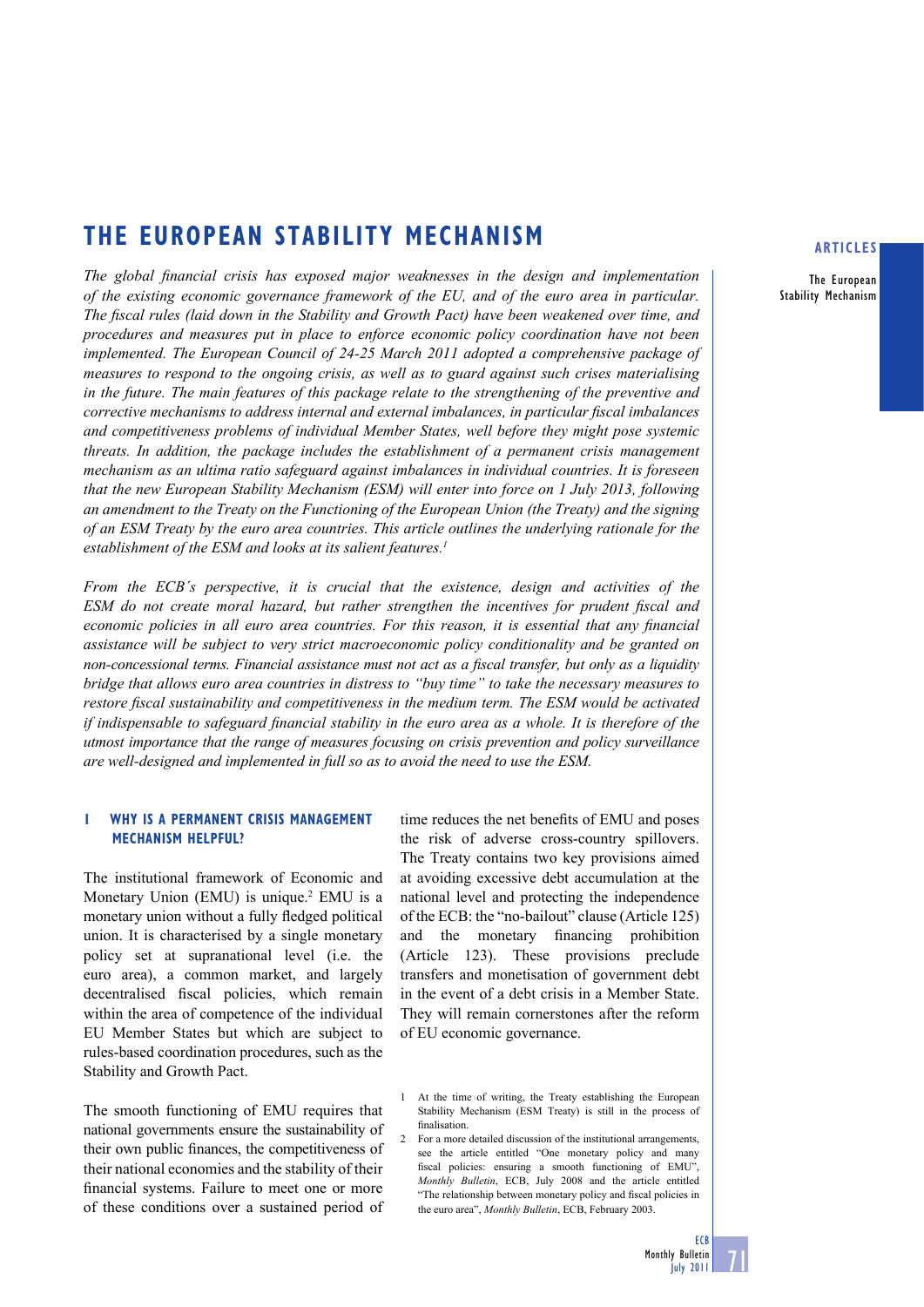At the same time, the financial crisis has revealed major weaknesses and gaps in the existing governance framework. The fiscal rules (laid down in the Stability and Growth Pact) have been weakened over time, and procedures and measures put in place to enforce economic policy coordination have not been implemented. If these weaknesses and gaps were left unaddressed, the financial stability of the euro area as a whole could be put at risk. EMU is characterised by a high degree of economic and financial integration among its members, which in normal times is beneficial to all members. In times of crisis, however, close financial integration means that unsustainable developments in one member country can easily spread to others perceived as vulnerable by the market.

Strengthened fiscal, macroeconomic and macroprudential surveillance is essential to guard against destabilising cross-country spillovers which might stem from a loss of confidence in the sustainability of national policies. The failure of the EU's economic governance to prevent and correct unsustainable national policies that contributed to the build-up of major imbalances in euro area countries has made the deficiencies of the overall governance framework all too apparent. This applies in particular to the weak implementation of policy recommendations, the inadequacy of enforcement measures taken to discourage or correct infringements, and the insufficient recognition by national policy-makers of the need to ensure consistency between national policies in a monetary union, especially with regard to competitiveness developments.3

The European Council, at its meeting on 24-25 March 2011, agreed on a number of important steps to reinforce the EU economic governance framework. The Stability and Growth Pact will be reformed to enhance the surveillance of fiscal policies and to foster the early application of enforcement measures. A new macroeconomic surveillance framework, including an enforcement mechanism, will be established in order to deal with internal and external macroeconomic imbalances at an early

stage. In addition to these EU-wide proposals at the legislative level, a separate "Euro Plus Pact" has been devised among euro area countries, with an opt-in for non-euro area EU Member States, in order to improve competitiveness, foster employment, increase the sustainability of public finances and reinforce financial stability. These measures complement the strengthening of the supervisory architecture for the financial system that came into force at the beginning of 2011 with the establishment of the European Systemic Risk Board (the new EU body in charge of macro-prudential oversight) and the three new European Supervisory Agencies – the European Banking Authority, the European Securities and Markets Authority and the European Insurance and Occupational Pensions Authority. Once fully operational, these measures should strengthen the economic pillar of EMU.

Strict observance of the Stability and Growth Pact, close surveillance of macroeconomic imbalances and effective economic policy coordination should provide a safeguard against crises of confidence of the type and magnitude that have been experienced in the recent past. However, to the extent that unforeseen external shocks can occur, the risk of crises can never be fully eliminated, in spite of strengthened fiscal and macroeconomic surveillance. For this reason, and in order to ensure the stability of the euro area as a whole, it was decided to also establish a framework which could provide temporary financial support to euro area countries, with the aim of providing bridge funding for the period of time needed to implement a deep adjustment programme to correct imbalances and regain market access. Any financing under the ESM needs to be subject to very strong policy conditionality.

The purpose of such a crisis management framework is to give euro area countries in distress the time necessary to implement measures

<sup>3</sup> See the article entitled "The reform of economic governance in the euro area: essential elements", *Monthly Bulletin*, ECB, March 2011.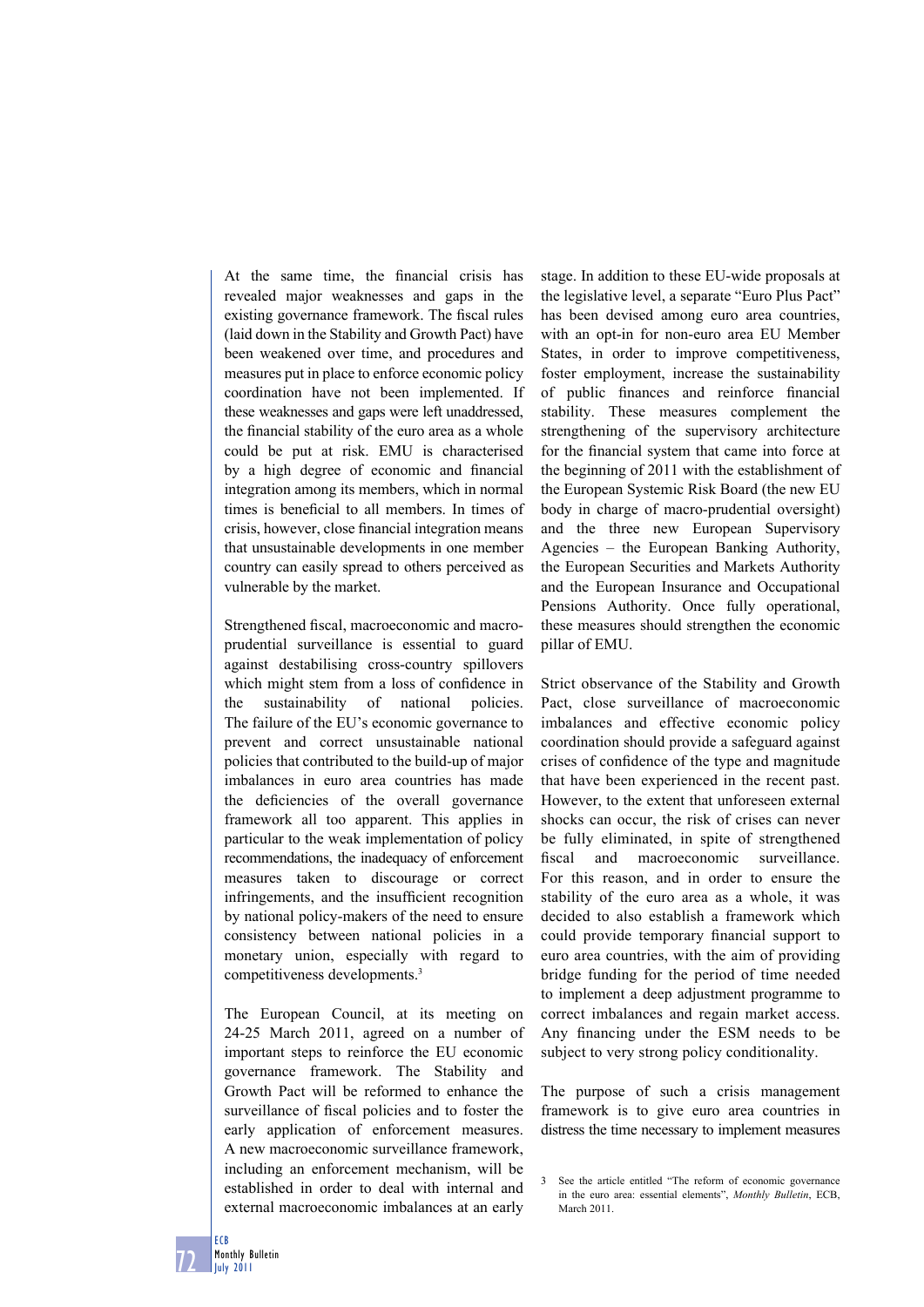The European Stability Mechanism

to restore fiscal sustainability, competitiveness and financial stability in the medium term. Financial assistance will only be granted if the country in question implements an adjustment programme capable of redressing the situation. Such an adjustment programme will in general include fiscal consolidation measures and structural reforms that address labour and product market rigidities, thereby improving the growth potential of the economy. While such measures will have some impact in the short term, their full effect often unfolds over the medium term. In this context, the financial assistance will serve as a liquidity bridge until the country in question regains market access. At the same time, financial assistance must be granted on non-concessional (i.e. sufficiently unattractive) terms to increase the incentive for the country to return to market financing as soon as possible. In addition, any financial assistance must be disbursed in tranches, conditional on the country's adherence to the targets laid down in the adjustment programme, so as to maintain the incentive for the country to continue to comply with the programme.

These design features of the European crisis management framework purposely resemble the main design features of the IMF-supported adjustment programmes. The nature of the balance of payments constraint is obviously different for euro area countries, which in this regard resemble regions within a larger state more than they do countries with their own currency. This is one reason why the EU does not have a balance of payments support facility for euro area countries, whereas such a facility does exist for non-euro area Member States.4

The creation of the euro area crisis management framework has been motivated by three main considerations.

First, even under a strengthened euro area governance framework, it cannot be excluded that external shocks might occur and that crises of confidence might develop which could have implications for euro area countries' access to market financing. For example, an exogenous shock of unprecedented magnitude might hit one euro area country asymmetrically, with profound implications for the country's domestic economic outlook. Given the greater propensity towards cross-country spillovers in a monetary union, and the lack of a central fiscal authority, such a shock could have the potential to destabilise the euro area as a whole (in the absence of a financial firewall). The potential for negative (and mutually reinforcing) feedback loops between the fiscal and financial sectors could be significant and both amplify and propagate the shock.

Second, there also remains the possibility of market failures in the financial sector, including self-fulfilling trend dynamics in the pricing of sovereign risk. Market failures are costly in a monetary union owing to the potential for contagion. The experience of euro area sovereign bond markets in recent years is telling in this regard. Prior to the financial market tensions in autumn 2008 euro area sovereign bond spreads were clustered in close proximity to each other, in spite of sizeable cross-country differences in underlying fiscal and structural positions. This underpricing of sovereign risk and, ultimately, failure of market discipline in a period of tranquillity quickly gave way to an abrupt and disorderly re-pricing of the risk, often – again – without due regard to different underlying fiscal and structural positions. The fact that market discipline was applied in a rather sudden and polarised manner also meant that, in this environment, a protracted liquidity crisis had the potential to become a systemic threat if left unaddressed. A crisis management framework would address such situations and thereby partly compensate for the fact that markets are imperfect devices for disciplining public policy.

4 The medium-term financial assistance facility (MTFA) is a Treaty-based instrument (Article 143 of the Treaty) that allows the EU Council to authorise the European Commission to borrow in capital markets and lend, under strict conditionality, to non-euro area Member States in financial difficulty. Current beneficiaries include Latvia and Romania.

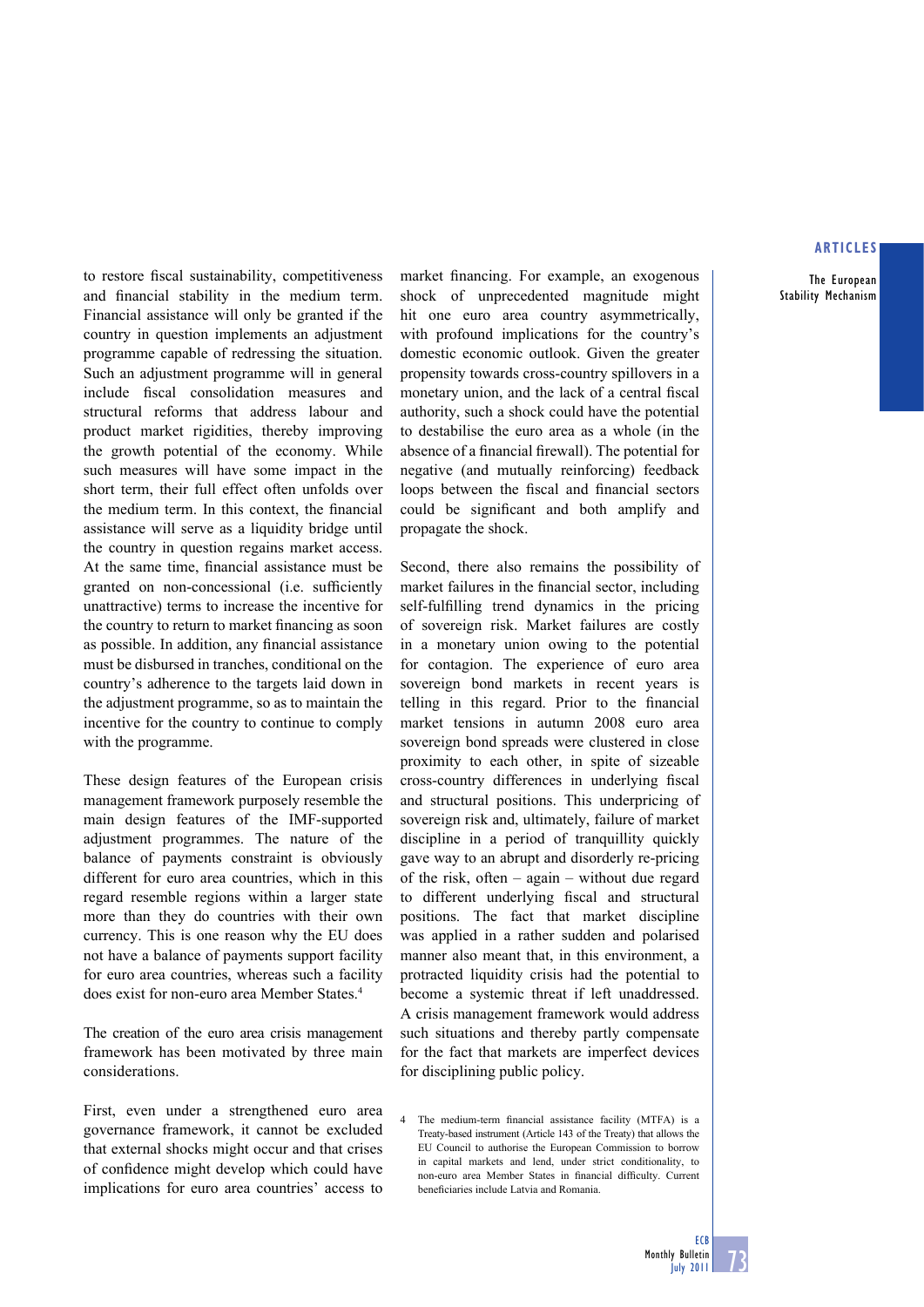Third, recent experience has also highlighted the need for credibility and predictability in crisis responses. A credible crisis management framework should help shape market expectations by providing clear "rules of the game" and thus influence the incentives for both private creditors and public debtors. These incentives are critically dependent on the design of the crisis mechanism, in particular on the extent to which it reinforces governments' incentive to adhere to sound national fiscal and macroeconomic policies and investors' incentive to correctly price the risk when lending to governments. If designed appropriately, it should also act as an additional dampener on the non-linear effects described above, in which sudden shifts in market sentiment can potentially turn tensions into full-blown crises.

It is against this background that euro area governments have decided to establish a permanent crisis management mechanism, the ESM, as an ultima ratio safeguard against imbalances in individual countries.

An efficient official financing framework must be designed in a way that minimises moral hazard and reinforces incentives to undertake fiscal and macroeconomic adjustment and to seek market financing as soon as feasible. This can be achieved through strict conditionality and fair but non-concessional loan pricing provisions. The following section outlines the salient features of the ESM and compares them with the temporary crisis management arrangements currently in place.

# **2 FEATURES OF THE EUROPEAN STABILITY MECHANISM**

## **THE BASIS FOR THE MECHANISM**

At its meeting on 28-29 October 2010 the European Council agreed to establish a permanent crisis management mechanism to safeguard financial stability in the euro area as a whole, replacing temporary solutions such as the Greek loan facility, the European Financial

Stabilisation Mechanism (EFSM) and the European Financial Stability Facility (EFSF) from 1 July 2013. The EFSF will remain in place beyond June 2013 until all its outstanding claims have been repaid. Any tranches of existing loan facilities that remain undisbursed and unfunded at the time of entry into force of the ESM in July 2013 will be paid out under the new facility. In order to limit the potential liability of euro area countries during this transition period, total consolidated EFSF and ESM lending may not exceed €500 billion.

Political consensus on the ESM was reached at the meeting of the European Council on 16-17 December 2010, when it was agreed to add a new paragraph to Article 136 of the Treaty via the simplified revision procedure. Following opinions from the European Commission, the ECB and the European Parliament, the European Council adopted the following wording: "The Member States whose currency is the euro may establish a stability mechanism to be activated if indispensable to safeguard the stability of the euro area as a whole. The granting of any required financial assistance under the mechanism will be made subject to strict conditionality."<sup>5</sup>

The wording of this new paragraph reflects some important preconditions for the establishment of a permanent stability mechanism.6 In particular, the condition that the ESM can only be activated "if indispensable to safeguard the stability of the euro area as a whole" and the strict conditionality attached to assistance are necessary to limit the moral hazard implicit in a crisis management mechanism and to ensure that the existence of the ESM does not weaken incentives for sound fiscal and macroeconomic policies in euro area countries. The proposed amendment to Article 136 of the Treaty is planned to enter into force

74

<sup>5</sup> See European Council Decision 2011/199/EU of 25 March 2011 amending Article 136 of the Treaty on the Functioning of the European Union with regard to a stability mechanism for Member States whose currency is the euro*.*

See 6 *Reinforcing economic governance in the euro area*, ECB, 10 June 2010.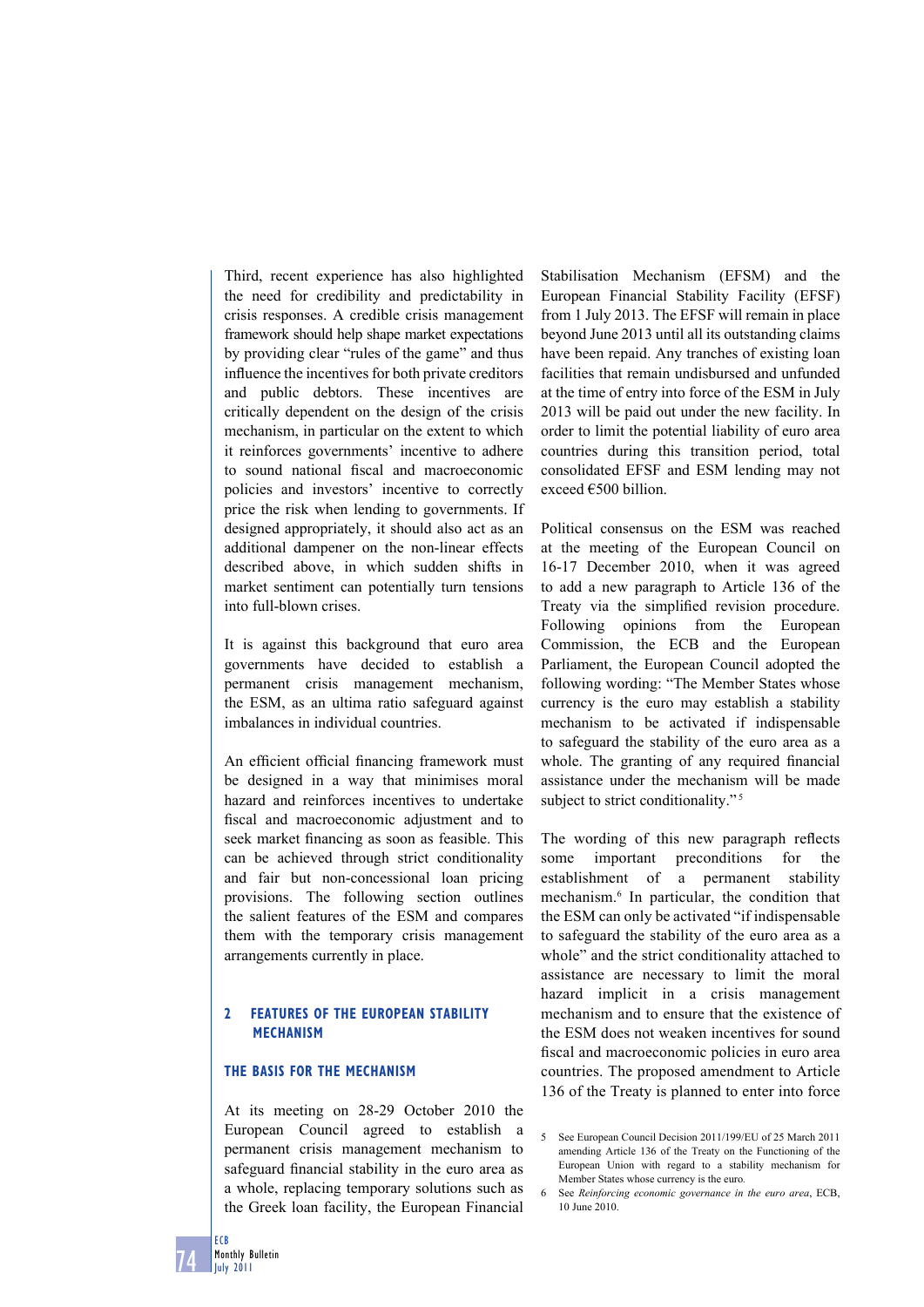The European Stability Mechanism

# **Financial assistance facilities for euro area countries**

|                                        | Euro area<br>intergovernmental<br><b>loans to Greece</b>                                                     | <b>European Financial</b><br><b>Stabilisation</b><br><b>Mechanism</b>                                            | <b>European Financial</b><br><b>Stability Facility</b>                                                                            | <b>European Stability Mechanism</b>                                                                                                                                                               |
|----------------------------------------|--------------------------------------------------------------------------------------------------------------|------------------------------------------------------------------------------------------------------------------|-----------------------------------------------------------------------------------------------------------------------------------|---------------------------------------------------------------------------------------------------------------------------------------------------------------------------------------------------|
| Legal/<br>institutional form           | Intergovernmental<br>agreement                                                                               | EU mechanism                                                                                                     | Private company owned<br>by euro area countries                                                                                   | Intergovernmental organisation                                                                                                                                                                    |
| <b>Capital structure</b>               | None, bilateral loans<br>pooled by the European<br>Commission                                                | Guaranteed by EU budget Guarantees and over-<br>(i.e. all EU Member<br>States)                                   | guarantees from euro area<br>countries                                                                                            | $€80$ billion paid-in capital and<br>$€620$ billion callable capital (payment<br>of initial shares by euro area countries<br>to be made in five annual instalments<br>of 20% of the total amount) |
| <b>Lending capacity</b>                |                                                                                                              |                                                                                                                  |                                                                                                                                   |                                                                                                                                                                                                   |
| EU/euro area limit                     | $€80$ billion                                                                                                | $\epsilon$ 60 billion                                                                                            | $\epsilon$ 440 billion <sup>1)</sup>                                                                                              | €500 billion                                                                                                                                                                                      |
| Commitments                            | €80 billion                                                                                                  | €22.5 billion for<br>Ireland                                                                                     | $€17.7$ billion for Ireland<br>(plus $64.8$ billion in bilateral<br>loans)                                                        | N/A                                                                                                                                                                                               |
|                                        |                                                                                                              | $€26$ billion for Portugal                                                                                       | $€26$ billion for Portugal                                                                                                        | N/A                                                                                                                                                                                               |
| <b>Instruments</b>                     | Loans                                                                                                        | Loans, credit lines                                                                                              | Loans, bond purchases on<br>the primary market <sup>1)</sup>                                                                      | Loans, bond purchases on the<br>primary market                                                                                                                                                    |
| <b>Duration</b>                        | Loans to be repaid<br>seven and a half years<br>after disbursement date<br>in 22 equal quarterly<br>payments | Until the end of<br>June 2013                                                                                    | Until the end of June<br>2013. Will also remain<br>operational thereafter until<br>all outstanding liabilities<br>are repaid      | Permanent mechanism from the<br>beginning of July 2013 onwards                                                                                                                                    |
| <b>ECB</b><br>involvement              | Involved in programme<br>design and monitoring.<br>and as paying agent                                       | Involved in programme<br>design and monitoring.<br>and as paying agent                                           | Involved in programme<br>design and monitoring.<br>and as paying agent                                                            | Involved in conducting debt<br>sustainability analysis, programme<br>design and monitoring, and as<br>paying agent                                                                                |
| <b>Main decision-</b><br>making bodies | Eurogroup                                                                                                    | <b>ECOFIN Council</b> , acting<br>by qualified majority<br>voting on proposal from<br><b>European Commission</b> | Eurogroup/EFSF Board of<br><b>Directors</b>                                                                                       | Eurogroup/ESM Board of<br>Governors and ESM Board of<br><b>Directors</b>                                                                                                                          |
| <b>Legal basis</b>                     |                                                                                                              |                                                                                                                  |                                                                                                                                   |                                                                                                                                                                                                   |
| <b>Financing</b>                       | Intergovernmental<br>decision and Treaty<br>Article 136                                                      | Treaty Article 122 (a<br>Member State facing<br>"exceptional occurrences<br>beyond its control")                 | Intergovernmental<br>decision                                                                                                     | Intergovernmental treaty linked<br>to amended Treaty Article 136                                                                                                                                  |
| <b>Conditionality</b>                  | <b>Treaty Articles 126</b><br>and 136                                                                        | <b>EU Council Decision</b><br>on basis of EFSM<br>Regulation                                                     | <b>EFSF</b> Framework<br>Agreement by<br>cross-reference with<br>Memorandum of<br>Understanding and EU<br><b>Council Decision</b> | EU Council Decision on basis of<br>regulation under Treaty Article 136<br>(forthcoming)                                                                                                           |

1) After adoption of the amended EFSF Framework Agreement.

on 1 January 2013,<sup>7</sup> allowing the ESM to begin operations in July 2013.

# **THE GOVERNANCE OF THE EUROPEAN STABILITY MECHANISM**

The ESM will be an intergovernmental institution established under public international law by a treaty signed by the euro area countries. The EFSF, by contrast,

is a private company incorporated under Luxembourg law.

The most important decisions in relation to the ESM will be taken by its Board of Governors.

7 The amendment to Article 136 can only enter into force when notifications of ratification have been received from all EU Member States. If this is not the case before 1 January 2013, it will enter into force on the first day of the month following the receipt of the last of the notifications.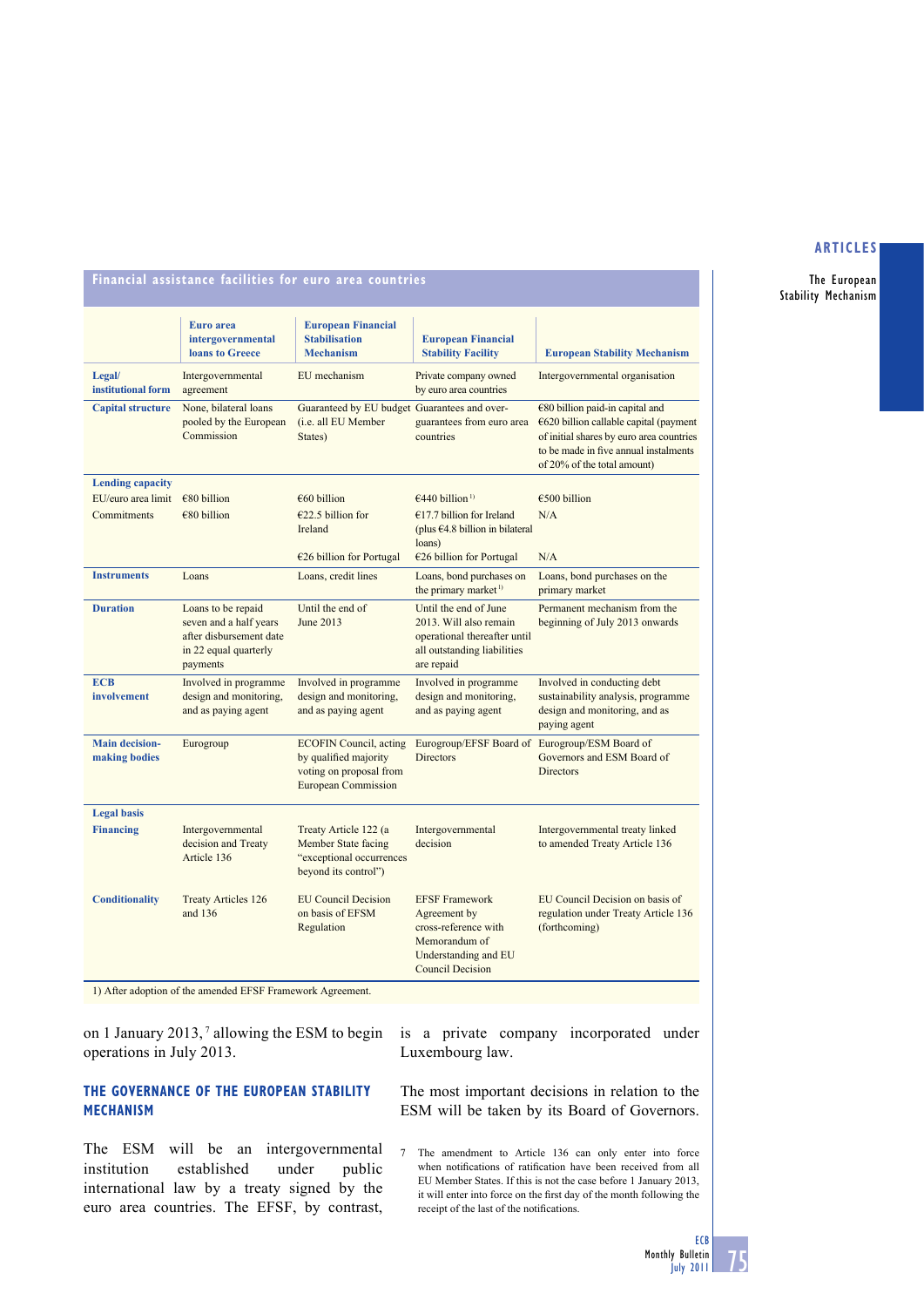The Board of Governors will be made up of the finance ministers of the euro area countries, i.e. the members of the Eurogroup. The European Commissioner for Economic and Monetary Affairs and the President of the ECB will be observers. Decisions on, among others, four key issues will be taken by mutual agreement: the granting of financial assistance; the terms and conditions of financial assistance; the lending capacity of the ESM; and changes to the menu of instruments. "Mutual agreement" is defined as a decision taken unanimously by those countries participating in the vote, meaning that abstentions do not prevent the decision from being adopted. This will contribute to the decision-making efficiency of the ESM. All other decisions of the Board of Governors will be taken by qualified majority, which is defined as 80% of the weighted vote. Votes will be weighted in proportion to the countries' shares in the capital of the ESM.

A second decision-making body, the Board of Directors, will be responsible for specific tasks delegated by the Board of Governors. Each euro area country will appoint one Director and one alternate Director, with the European Commission and the ECB as observers. A Managing Director responsible for the day-to-day management of the ESM will chair the Board of Directors. The ESM will be based in Luxembourg, as is the EFSF. This will help ensure a smooth transition from the EFSF to the ESM.

The example of the programme for Ireland under the EFSF has shown that non-euro area EU Member States may wish to participate in providing financial assistance to euro area countries on an ad hoc basis. This possibility will be retained under the ESM. In such cases, the non-euro area Member States in question will be represented in relevant meetings of the ESM boards, have access to all relevant information and be appropriately consulted.

The ESM will cooperate very closely with the IMF in providing financial assistance. In all circumstances, the active participation of the IMF will be sought, at both a technical

and a financial level. As further explained below, the IMF will be expected to play an important role in all phases of the activation and monitoring processes, in accordance with its own decisionmaking procedures and mandate.

The ECB will be involved in parts of ESM operations. First, it will liaise with the European Commission and the IMF to assess whether there is a risk to the financial stability of the euro area as a whole and undertake a rigorous debt sustainability analysis. Second, ECB staff will contribute technical expertise, where relevant, to the negotiation of a macroeconomic adjustment programme and the monitoring activities of the ESM.

## **THE INSTRUMENTS OF FINANCIAL ASSISTANCE**

The ESM has been set up to provide financial assistance, subject to strict conditionality, to euro area countries experiencing severe financing difficulties. As with the EFSF, this assistance will predominantly take the form of loans, known as ESM stability support (ESS). ESS will be conditional on agreement to and compliance with a strict macroeconomic adjustment programme. The maturity of the ESS loans will depend on the nature of the imbalances and the beneficiary country's prospects of regaining access to financial markets. The interest rate on the loans, which may be either fixed or variable, will be the sum of the funding cost to the ESM and a charge of 200 basis points. An additional surcharge of 100 basis points will be added for amounts still outstanding after three years. The pricing policy will be reviewed by the ESM Board of Governors on a regular basis.

Should the Board of Governors decide to change the pricing structure and policy of the ESM, it will remain important that incentives are properly set, along the lines described below.

This pricing structure is in line with the principles governing the pricing of IMF financing and reflects an important principle for the provision of official financial assistance.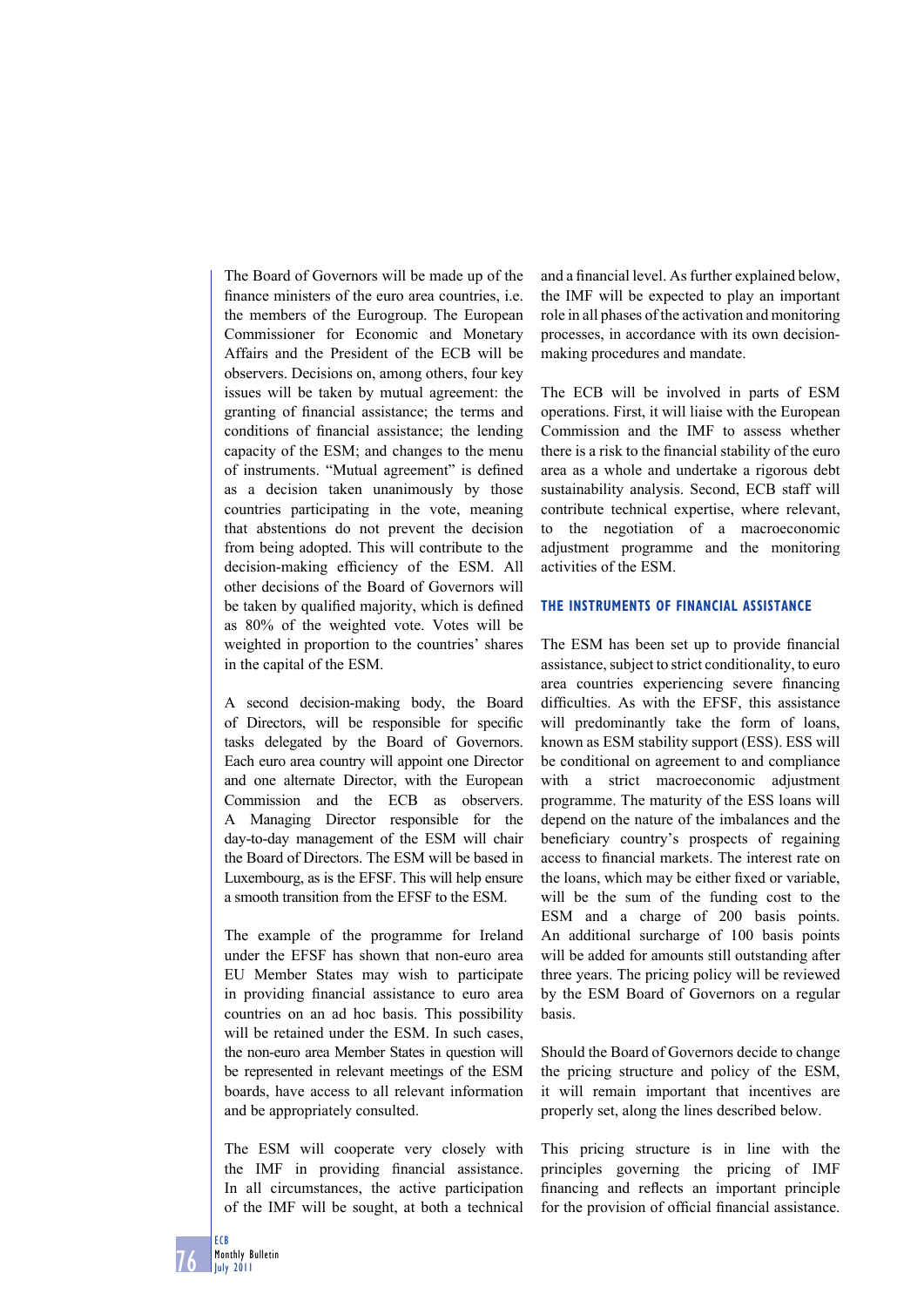The European Stability Mechanism

Interest rates should make financial assistance unattractive and minimise sources of moral hazard, implying a minimum level that is higher than the historical average rate charged by the markets under "normal conditions". This minimum level is also necessary to provide appropriate compensation for the risk taken by the members of the ESM.

As an exception, the ESM will have the option to purchase the bonds of a beneficiary euro area country in the primary market. In such cases, the ESM could, for example, act as a backstop facility, absorbing portions of primary offerings which are not taken up by private bidders. Such a strategy could potentially help the country concerned to regain access to market financing, thereby improving the cost-efficiency of the support. The conditions and modalities under which bond purchases would be conducted will be specified in the terms and conditions of financial assistance for the beneficiary country, but will in all cases be subject to the same macroeconomic conditionality as applied under ESS.

It is important for the ESM to have an appropriate range of instruments to preserve financial stability in the euro area as a whole. However, the fact that the ESM can also resort to primary market bond purchases as part of its overall programme strategy to support macroeconomic adjustment may be only a partial solution. As developments in the primary market in government bonds depend critically on developments in the secondary market (via the liquidity and price channels), the ESM should, in the longer term, also have the capacity to intervene in secondary government bond markets in order to effectively combat contagion in situations of acute market instability. The ESM Board of Governors will have the authority to decide by mutual agreement to expand the instruments available to the ESM. By contrast, any expansion of the instruments available to the EFSF requires an amendment to its Framework Agreement.

#### **IMPLEMENTATION OF THE MECHANISM**

ESM financial assistance will only be activated upon receipt by the Eurogroup and ECOFIN Presidents, and the Managing Director of the IMF, of a request from a euro area country. Following this request, the European Commission, together with the IMF and in liaison with the ECB, will assess whether there is a risk to the financial stability of the euro area as a whole and will undertake a rigorous analysis of the sustainability of the public debt of the requesting country. If, on the basis of the sustainability analysis, it is concluded that a macroeconomic adjustment programme can realistically restore the public debt to a sustainable path, the Commission, together with the IMF and in liaison with the ECB. will then assess the actual financing needs of the country concerned. On the basis of this assessment, the Board of Governors of the ESM will mandate the Commission, together with the IMF and in liaison with the ECB, to negotiate a macroeconomic adjustment programme, the details of which will be laid down in a Memorandum of Understanding (MoU). The MoU should be fully consistent with the overall EU framework for economic policy coordination. The Commission will propose to the EU Council a decision endorsing the macroeconomic adjustment programme, while the granting and the terms and conditions of financial assistance will be decided by the Board of Governors of the ESM.

The Commission, together with the IMF and in liaison with the ECB, will monitor compliance with the macroeconomic adjustment programme, reporting to the ECOFIN Council and the Board of Directors of the ESM. On the basis of this report, the Board of Directors will decide by mutual agreement on the disbursement of further tranches of the loan. After the completion of the macroeconomic adjustment programme, the EU Council may decide, on the basis of a proposal from the Commission, to implement post-programme surveillance,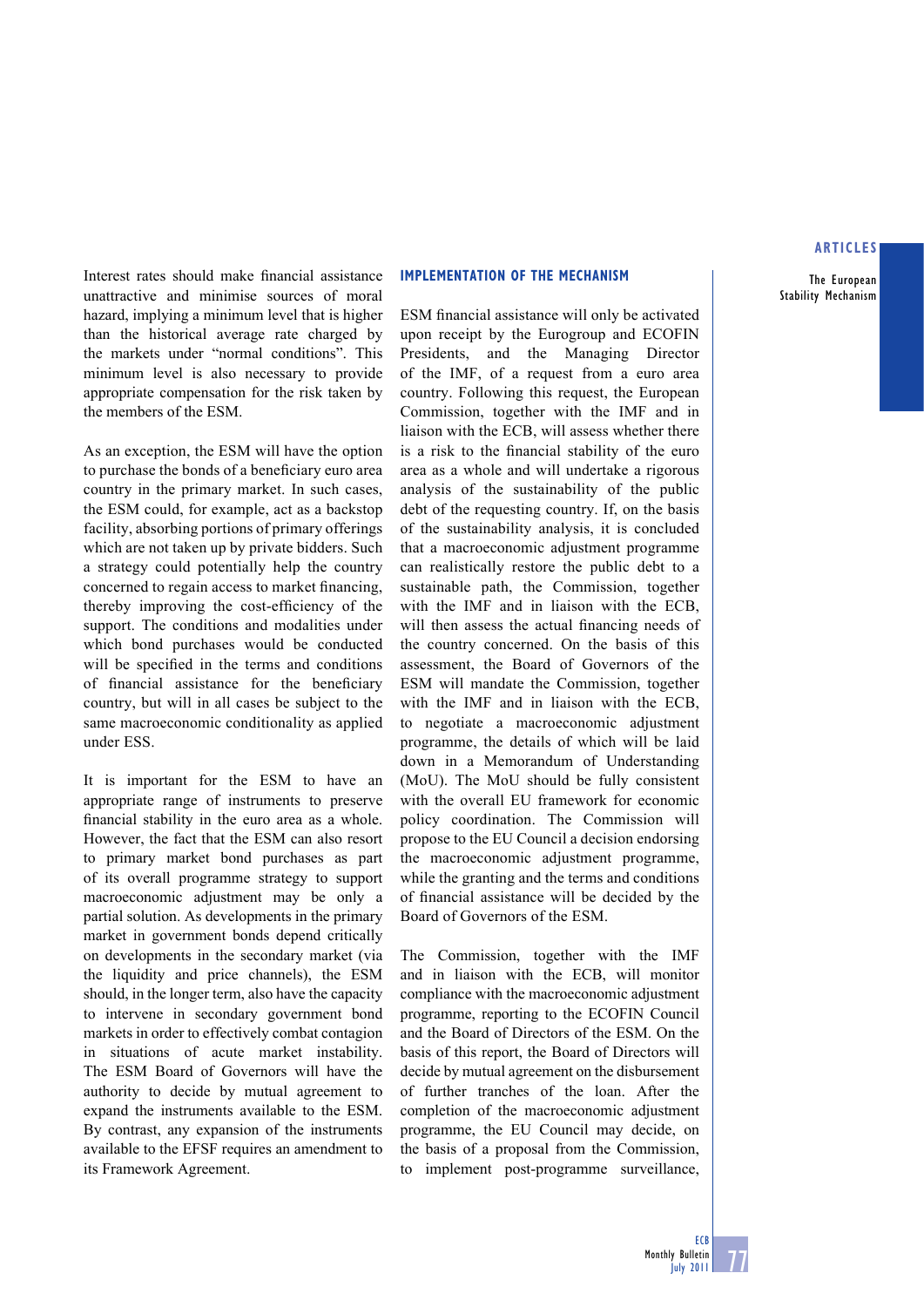which can be maintained for as long as a specified amount of the financial assistance has not been repaid.

As regards oversight, the ESM will be under the direct control of the euro area countries through the ESM Board of Governors. The European Parliament will also be reported to on a regular basis on the establishment and the operations of the ESM. Moreover, the ESM accounts will be subject to internal and external audits. The ESM will publish an annual report containing an audited statement of its accounts and circulate among the euro area countries a quarterly summary of its financial position and a profit and loss statement showing the results of its operations.

The rules and procedures that will govern the assessment and lending activities of the ESM reflect long-standing IMF practice. Accordingly, disbursements of financial assistance will be strictly conditional on the implementation of the macroeconomic adjustment programme. If a euro area country does not adhere to the programme, the Board of Directors of the ESM may decide to delay or suspend the disbursement of tranches. In such a case, the country would also lose the catalytic role that the existence and proper implementation of an adjustment programme would play in convincing the private sector to maintain its exposure. It is therefore in the best interests of the beneficiary country to adhere to the programme.

The prospect of official financial assistance being available under certain conditions can, of course, alter incentives related to the conduct of national economic policies and thus introduce moral hazard. It has already been noted that the institutional design of the ESM and the pricing structure of ESM loans are critical to containing

this moral hazard. The same is true of the practical arrangements for the disbursement of official financial assistance. The EU authorities and the IMF therefore need rigorous analytical and policy procedures to assess the need for financial assistance and to monitor compliance with policy conditionality, while the beneficiary country must be steadfastly committed to the implementation of the macroeconomic adjustment. In the end, it will be crucial that all actors involved ensure that the programme is properly enforced in the country concerned.

#### **PRIVATE SECTOR INVOLVEMENT**

Where financial assistance is granted to a euro area country by the ESM, consideration will be given on a case-by-case basis to an adequate and proportionate form of private sector involvement in the closing of the financing gap. This will serve various purposes. Among other things, it should help to ensure an appropriate pricing of risk in government bond markets and fair and proportionate burden sharing between taxpayers and private creditors in the provision of the financial assistance. The nature and extent of this involvement will be determined case by case, in line with IMF practice (see Box 1). At the same time, the design of any private sector involvement should be such that it provides the utmost incentives for countries under stress to honour their obligations rather than consider default.

Where the debt sustainability assessment indicates that sustainability can be restored through a realistic macroeconomic adjustment programme, which is normally expected to be the case, the beneficiary country will be required to take initiatives aimed at encouraging the main private investors to maintain their exposures voluntarily.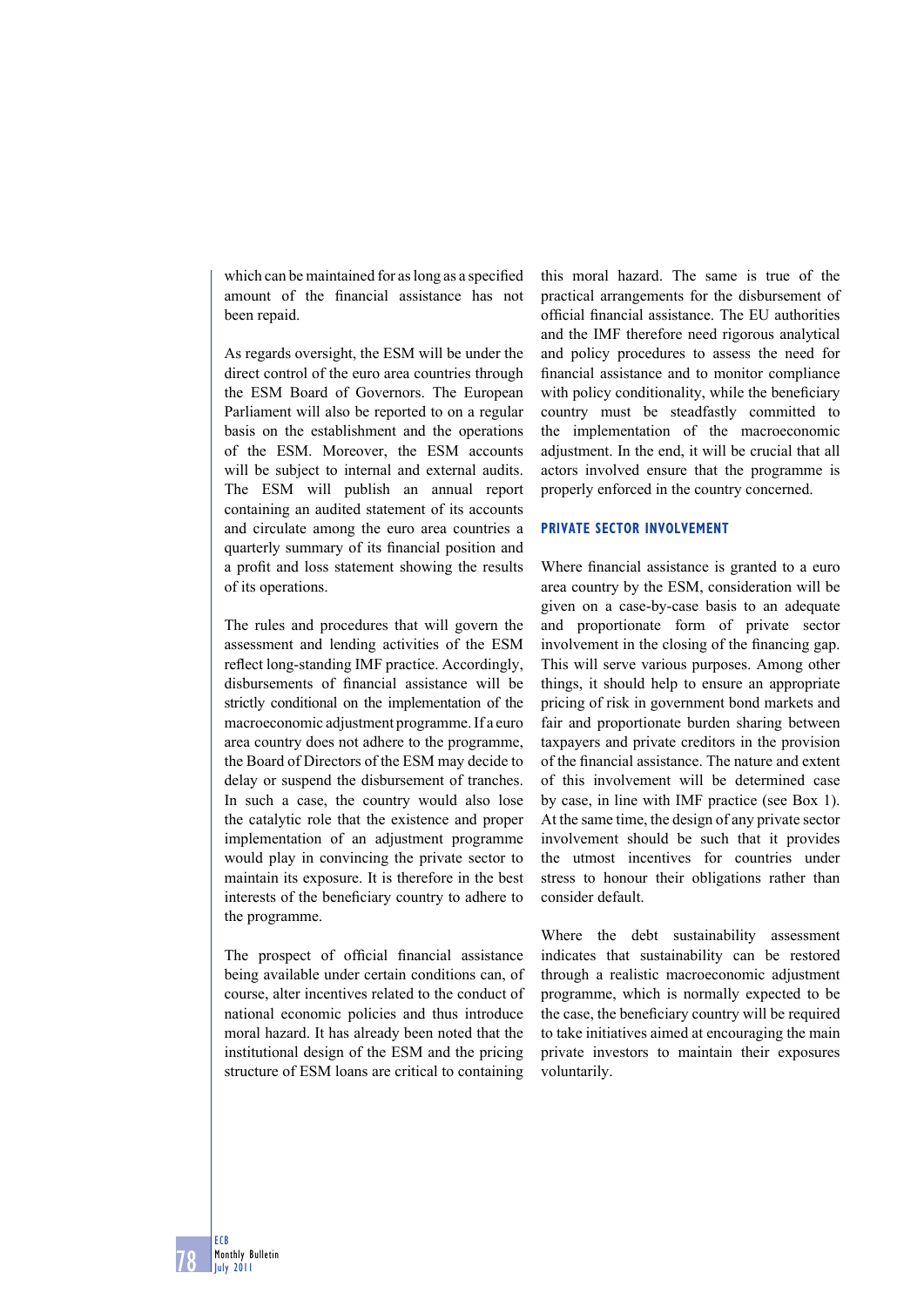The European Stability Mechanism

## **Box 1**

## **THE INTERNATIONAL MONETARY FUND'S APPROACH TO DEBT SUSTAINABILITY ASSESSMENTS, PRIVATE SECTOR INVOLVEMENT AND ITS PREFERRED CREDITOR STATUS**

Given its mandate, the IMF needs to be able to provide financing to its members with a balance of payments need at times when international debt markets are unwilling to lend or will only do so at punitive interest rates. To this end, three key principles are applied to protect the Fund's financial position and to ensure that its support is repaid.

The first key principle underlying IMF lending is that the Fund can provide financing only when a member's debt is sustainable, taking into account the national authorities' adjustment programme. Therefore, a debt sustainability analysis is conducted to determine the member's capacity to service its debt without unduly large policy adjustments. Since 2002 the IMF has had a formal debt sustainability assessment framework in place. This framework consists of complementary analyses of the sustainability of the country's total public and total external debt. As debt sustainability cannot be interpreted in a mechanistic fashion, the results are assessed against country-specific circumstances, including the particular features of a country's debt, its policy track record and its policy space.<sup>1</sup>

The second key principle is that the adjustment programme needs to be fully financed (as IMF financing is generally only a fraction of total programme financing). A country's financing gap is closed by a combination of (i) domestic adjustment, (ii) external official support from the Fund and possibly from other official creditors, and (iii) private sector involvement. The mix of these elements is determined on a case-by-case basis, and will depend on judgments about the size of the country's financing gap, its capacity for economic adjustment, and the country's market access and debt sustainability prospects.

In most cases, a combination of policy adjustment and financing from both public and private sources is sufficient to preserve sovereign debt sustainability. The existence of a credible Fund-supported adjustment programme is assumed to play a catalytic role in this regard, by helping to convince private creditors to provide the necessary financing. In most cases, the involvement of the private sector therefore takes the form of maintaining exposure and/or providing additional financing on terms consistent with medium-term sustainability (either voluntarily or as a result of official moral suasion).

In exceptional cases, the IMF may come to the conclusion that debt sustainability cannot be achieved through policy adjustment. If so, the IMF is precluded from providing further financing without assurances that the country is negotiating a comprehensive debt restructuring plan with its private creditors. However, whether or not a debtor country undertakes sovereign debt restructuring is solely a decision for the country itself, not for the IMF or any other creditor. In these exceptional cases, the involvement of the private sector takes the form a debt restructuring that lowers the country's debt service payments through a prolongation of the repayment period, a reduction of interest or a reduction of the principal amount outstanding. In recognition of their potential role in facilitating the restructuring of international sovereign bonds in an orderly manner, the IMF supports the use of collective action clauses in international sovereign bond contracts.

1 *Staff Guidance Note on Debt Sustainability Analysis for Market Access Countries*, IMF, Washington D.C., July 2008.

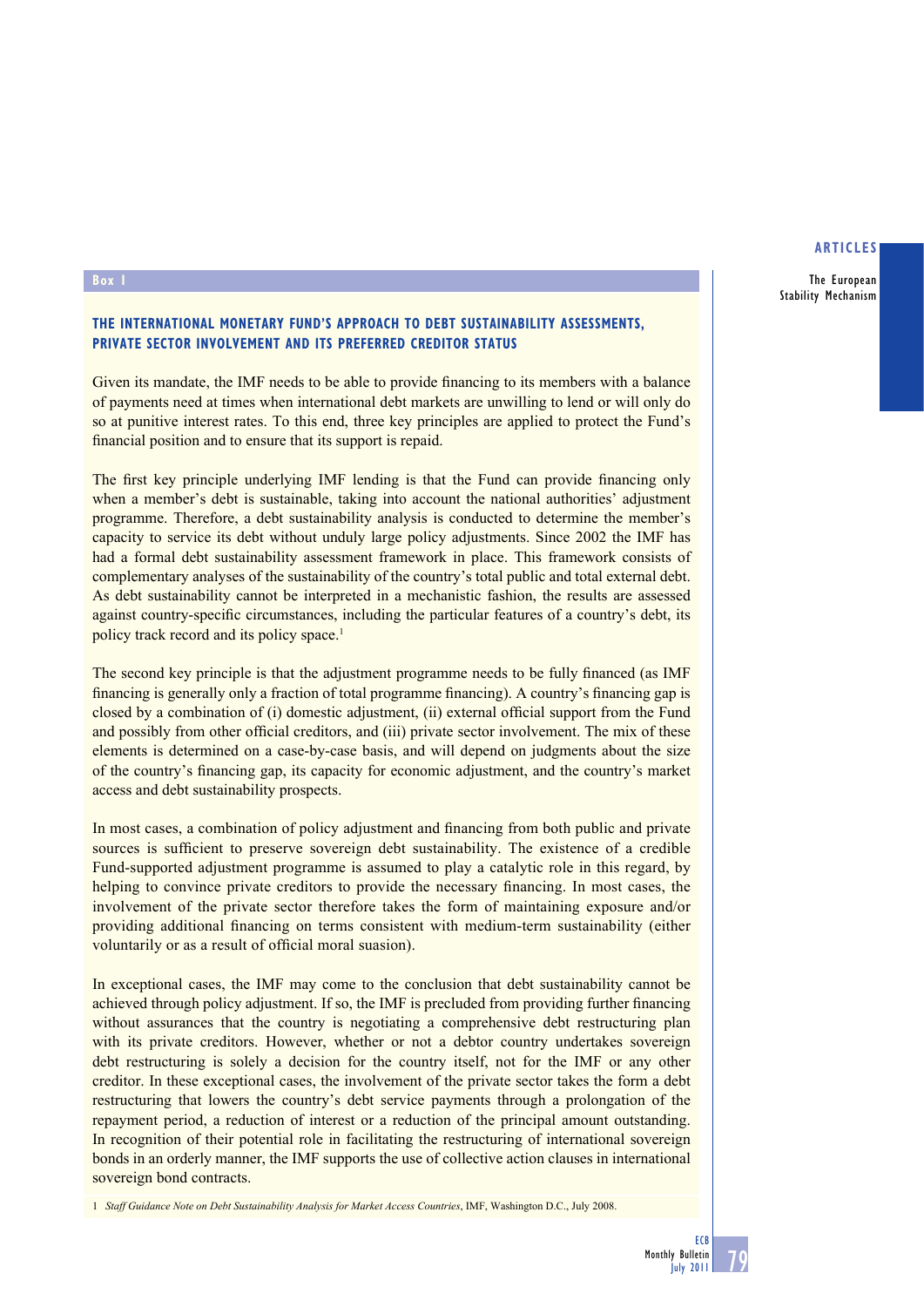The third key principle concerns the IMF's de facto preferred creditor status, which refers to the willingness of the Fund's debtor member countries to give priority to repayment of their obligations to the Fund over other creditors, and the agreement or acquiescence of other creditors to this situation. There is no explicit legal basis for such status. However, the concept is applied in the Paris Club, where official bilateral creditors have been willing to exclude the Fund from the restructuring process. Preferred creditor status is fundamental to the IMF's financing role. By reducing the risk on its lending activities, it bolsters the IMF's ability to provide financial assistance to its debtor members in cases where private creditors may not be willing to do so, while at the same time protecting the reserve assets that its creditor members have placed in the custody of the Fund. IMF debtor members have a long history of respecting the Fund's preferred creditor status, partly because keeping up with IMF repayments is key to unlocking additional financing or debt relief from other creditors, such as the Paris Club. The existence of a Fund-supported adjustment programme has often been considered essential by creditors (official and private alike) to providing assurance that the country in question would have the capacity to repay (restructured) debt over the medium term.

Where it is concluded that a macroeconomic adjustment programme cannot realistically restore the public debt to a sustainable path, the beneficiary country will be required to engage in active negotiations in good faith with its non-official creditors to secure their direct involvement in restoring debt sustainability. In this case, the granting of financial assistance will be contingent on the country having a credible plan for restoring debt sustainability and demonstrating sufficient commitment to ensure adequate and proportionate private sector involvement. If debt sustainability can be reached through these measures, the ESM may provide liquidity assistance.

In order to facilitate this process, from July 2013 standardised and identical collective action clauses (CACs) will be included, in such a way as to preserve market liquidity, in the terms and conditions of all new euro area government bonds with a maturity of above one year. These CACs will be consistent with those common under English and New York law since the G10 report on CACs, and will include aggregation clauses allowing all debt securities issued by a euro area country to be considered together in negotiations. This would enable the creditors to take a qualified majority decision agreeing a legally binding change to the terms of payment (standstill, extension of the maturity, interest rate cut and/or haircut) in the event that the debtor is unable to pay (see Box 2).

#### **Box 2**

#### **COLLECTIVE ACTION CLAUSES FOR NEW EURO AREA GOVERNMENT BONDS**

On 28 November 2010 the Eurogroup decided that collective action clauses (CACs) would be included in the international and domestic issues of euro area government securities (with a maturity of above one year) from July 2013 onwards. This decision was confirmed in the Conclusions of the Heads of State or Government of the euro area of 11 March 2011 and in the Conclusions of the European Council of 24-25 March 2011. CACs are contractual provisions inserted into the terms and conditions governing bonds. They have been used in sovereign bonds governed by English law for many years and, following the publication in 2002 of the Report of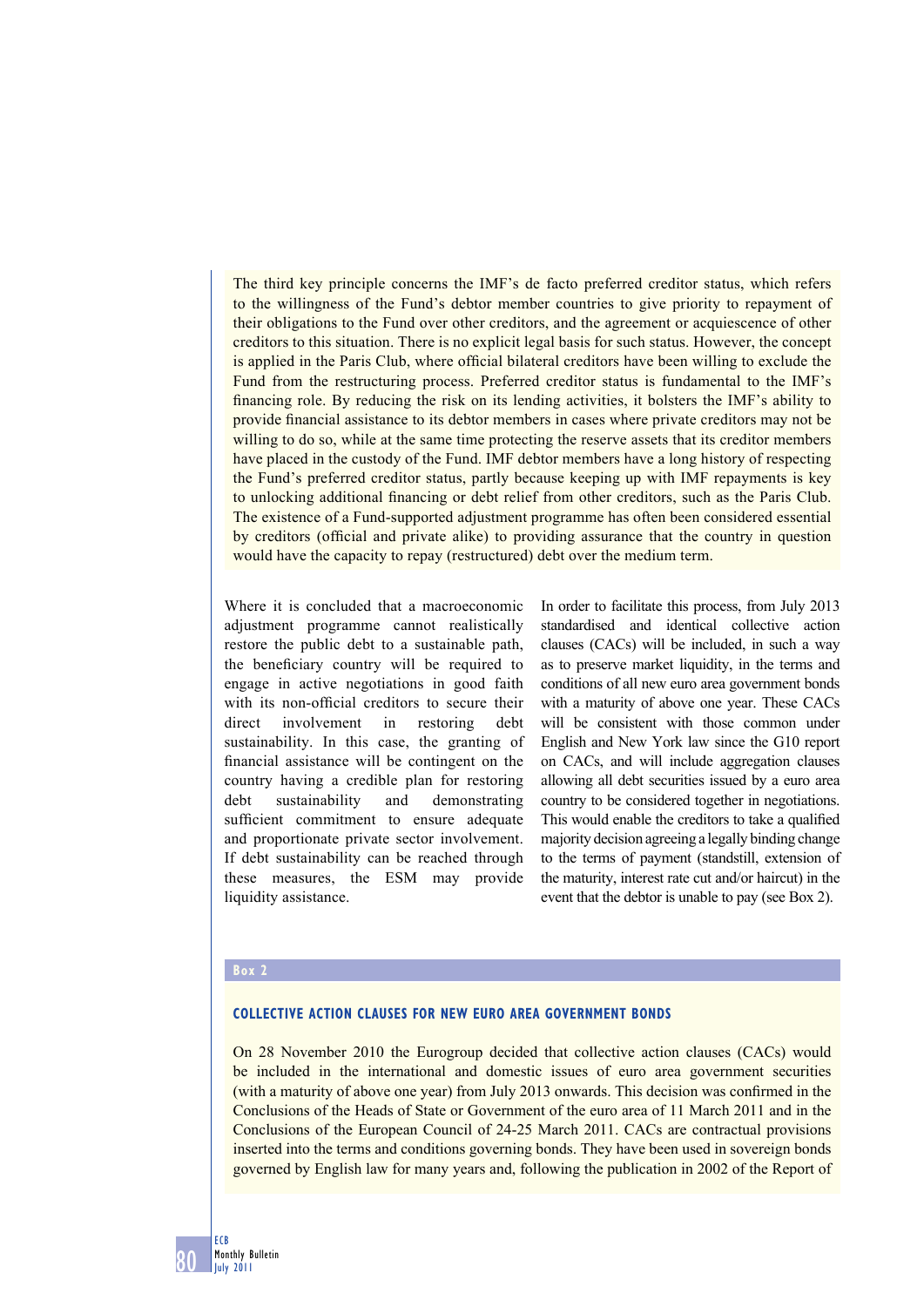The European Stability Mechanism

the G10 Working Group on Contractual Clauses, they have also been developed by the private sector for use in sovereign bonds governed by New York law.

CACs are designed to ensure orderly sovereign debt restructuring. They provide an effective means for a supermajority of bondholders (66%% or 75%) and the debtor to restructure outstanding bonds (e.g. modify key payment terms, or convert or exchange bonds). Such restructuring usually applies to a single bond series, but it can also apply across multiple bond series using "aggregation clauses" (which are used by sovereign issuers such as Uruguay and Argentina). CACs imply that any restructuring modifications accepted by the specified majority of bondholders are conclusive and binding on all holders of the debt securities of a particular bond series – whether or not they have given their consent – which facilitates successful debt restructuring by overcoming the problem of "hold-out" creditors.<sup>1</sup> In order to deter disruptive litigation by minority bondholders resisting the restructuring, CACs may concentrate the power to initiate litigation in a single entity (e.g. a trustee), while making the power to declare bonds immediately due and redeemable at their principal amount together with accrued interest upon default dependent on a collective vote of the creditors, and providing for the ability to reverse such a declaration by a majority of creditors. CACs also aim to foster early dialogue and coordination between the sovereign and its creditors through the nomination of a permanent negotiating representative and the imposition of certain additional information-providing obligations upon the issuer.

It is envisaged that the main features of the CACs to be used in euro area government bonds will be consistent with those commonly used under New York and English law since the 2002 G10 report. CACs will be introduced in a standardised form, which will ensure that their legal impact is similar in all euro area jurisdictions, thereby preserving a level playing field among euro area countries.

The detailed legal arrangements for including CACs in euro area government securities will be decided on the basis of work being undertaken by the EU's Economic and Financial Committee Sub-Committee on EU Sovereign Debt Markets, following appropriate consultation with market participants and other stakeholders, and will be finalised by the end of 2011.

1 A "hold-out" situation occurs when some creditors hold back from accepting an exchange offer made by the issuer in an attempt to restructure outstanding bonds and try to retain the right to demand repayment of their bonds at par (the full nominal amount). It is argued that hold-outs pose a litigation threat to the sovereign borrower and may significantly undermine its ability to service the new bonds it has issued to the creditors participating in the exchange.

Without prejudice to these considerations, however, it is important to note that resorting to debt restructuring as a form of private sector involvement would be a very costly process, not only for the country concerned but also for other euro area countries. A restructuring of sovereign debt could significantly undermine the financial sector of the country concerned and would risk contagion to exposed banks in other euro area countries. As a recapitalisation of the exposed banks could become necessary to compensate for the losses on government bonds of the restructuring country in their

portfolios, further strain could be put on the fiscal positions of the euro area governments concerned. Any debt restructuring is also likely to imply far-reaching second-round effects, in part through the increase in banks' holdings of non-performing loans extended to governments and non-financial corporations. Indirect contagion to other euro area countries via confidence effects is also possible. The high and unpredictable costs of any form of debt restructuring reinforce the need to ensure a very strict implementation of the new Stability and Growth Pact to eliminate the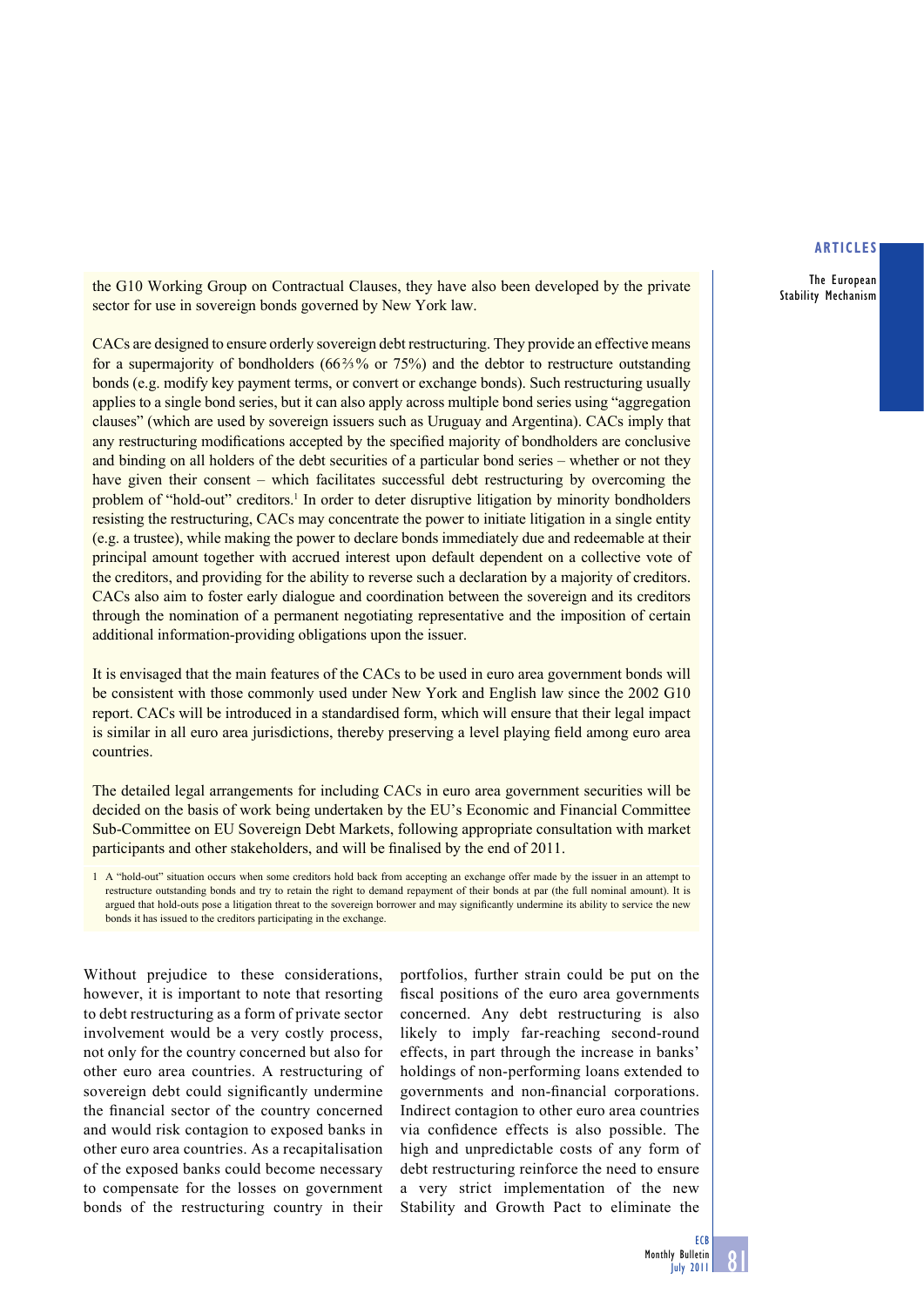risk of such debt restructuring being needed in the first place.

In line with IMF practice, the ESM will have preferred creditor status as of July 2013 (see Box 1), while recognising the preferred creditor status of IMF claims over ESM claims. However, if ESM financial assistance were to follow a European financial assistance programme existing at the time of the signature of the ESM Treaty, ESM loans would enjoy the same seniority as all other loans and obligations of the beneficiary country, with the exception of IMF loans.

# **THE FUNDING OF THE ESM**

The ESM will have a total subscribed capital of €700 billion, of which €80 billion will be paidin capital and  $E620$  billion callable capital. This capital structure has been put in place to ensure the highest possible credit rating for the ESM, while also guaranteeing a lending capacity of  $\epsilon$ 500 billion, the same as the combined lending capacity of the EFSM and EFSF.

Starting in July 2013, the paid-in capital will be provided in five equal annual instalments. The ESM will also finance itself through the issuance of debt securities. Euro area countries have made a commitment to ensure a minimum ratio of 15% between paid-in capital and outstanding ESM securities issuance during the period over which capital is paid in.

The design of the capital structure of the ESM should contribute to its robustness and set appropriate incentives for euro area countries. First, the paid-in capital makes the ESM less vulnerable to "migration risk" (i.e. the risk emanating from potential downgrades of the credit ratings of individual euro area countries) than the EFSF, meaning that sovereign credit ratings will play a lesser role in the overall rating of the ESM. Second, the use of callable capital in addition to guarantees allows greater flexibility. For example, the Board of Directors can decide by simple majority to call in capital if the paidin capital is reduced through the absorption of losses. The immediate budgetary consequences of a decision to call in additional capital provide strong incentives to contributing euro area countries to approve the provision of financial assistance only if they (i) consider such assistance to be indispensable to safeguarding the financial stability of the euro area as a whole and (ii) are convinced that loans will indeed be paid back.

It should also be noted that the capital structure allows debt owed by the ESM to be classified as public debt of a "European institution" rather than of individual euro area countries (see Box 3 for more details). Nonetheless, as euro area countries are entering into commitments to provide additional finance through the ESM under specific circumstances, the contingent liabilities arising from these commitments must be carefully monitored.

#### **Box 3**

# **THE STATISTICAL TREATMENT OF THE EUROPEAN FINANCIAL STABILITY FACILITY AND THE EUROPEAN STABILITY MECHANISM**

Following the decision by the European Council at its meeting on 16-17 December 2010 to establish a permanent stability mechanism, the European Commission (Eurostat) was asked to assess the statistical treatment of the ESM. Eurostat consulted the Committee on Monetary, Financial and Balance of Payments Statistics (CMFB), which consists of senior statisticians from all EU national statistical institutes, national central banks, Eurostat and the ECB. On the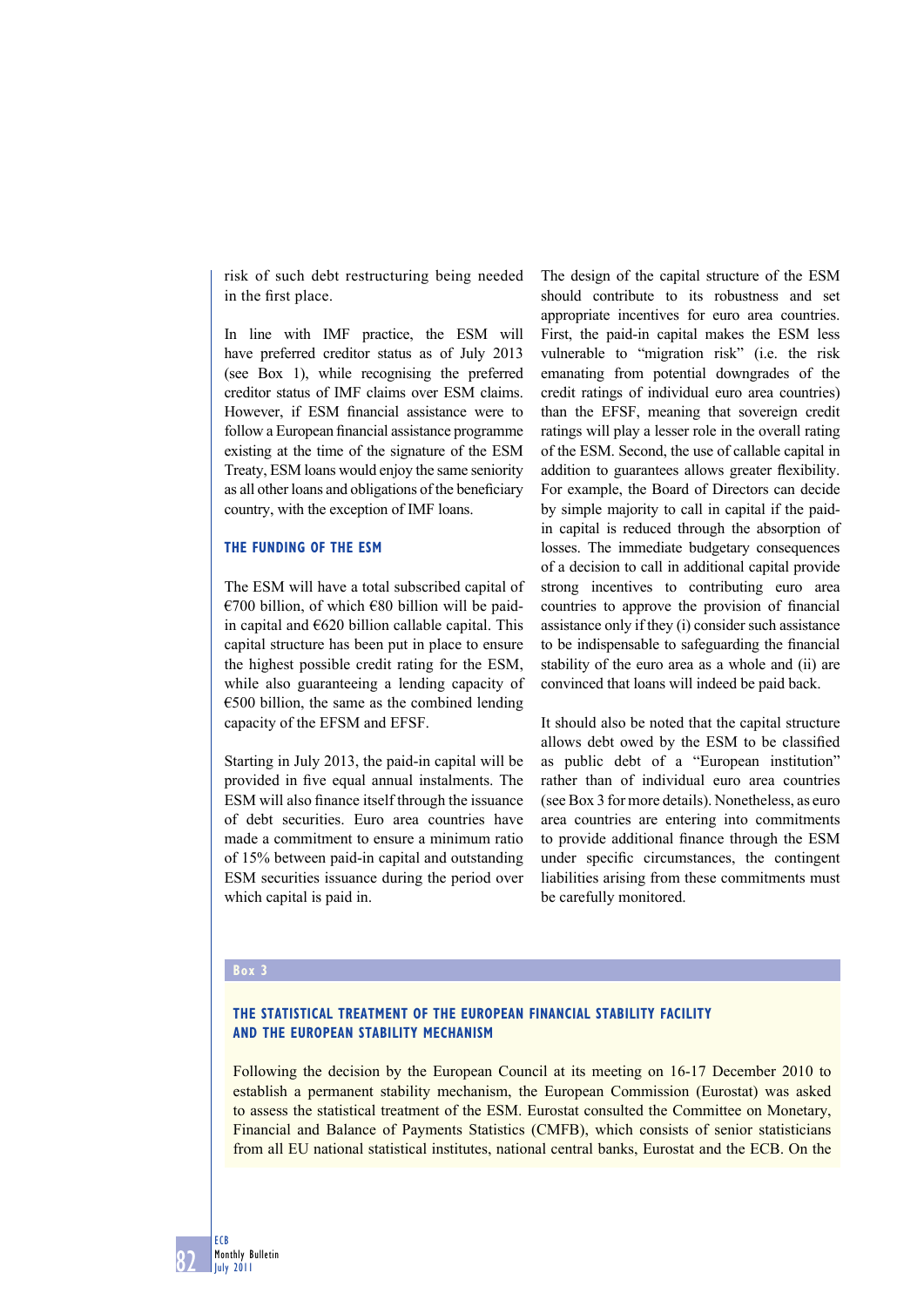The European Stability Mechanism

basis of the CMFB's opinion, Eurostat decided that the features of the ESM warrant different treatment to that of the EFSF, which the ESM will replace in mid-2013.<sup>1</sup>

#### **Features and statistical treatment of the European Financial Stability Facility**

The EFSF was set up to lend money to euro area countries in financial difficulties. Its borrowing is guaranteed by the other euro area countries. It was set up as a private company under Luxembourg law with very limited capital relative to its borrowing and lending capacities. Its main activities are determined by the Eurogroup.

As the EFSF is acting on behalf of the guarantor euro area countries when lending to a country in need, such a lending operation is routed through the government accounts of the guarantor countries. This means that for macroeconomic statistical purposes the money that a beneficiary country borrows from the EFSF is not recorded as a direct loan from the EFSF to that country but as a loan from the EFSF to the guarantor countries. These guarantor countries in turn lend the money to the country in need. This method of recording means that not only does the gross government debt of the country in need increase, but also the gross government debt of the guarantor countries in proportion to their respective shares in the guarantees provided to the EFSF.

In substance, the support operations of the EFSF are thereby treated in a similar way to the coordinated bilateral loans to Greece from the other euro area countries.

#### **Features and statistical treatment of the European Stability Mechanism**

The ESM has some envisaged features which will make it quite different from the EFSF. The ESM will not be a private company but a permanent international organisation, set up by a treaty signed by the euro area countries. Its governance structure will also be similar to that of other international organisations. Moreover, the ESM will have a substantial paid-in capital of  $€80$  billion, implying a capability to bear risks on its own.

On the basis of these envisaged features, and following the CMFB's opinion, Eurostat decided that the ESM should be treated in the same way as similar international financial organisations such as the IMF. Loans from the ESM to a euro area country in need will be recorded in the same way as a loan from the IMF to a Member State (i.e. as a direct loan from an international organisation to the country in question). Therefore, unlike the loans provided by the EFSF, the loans provided by the ESM will not be routed through the accounts of other euro area countries and will therefore not increase their government debt.

1 The CMFB opinions and Eurostat decisions on the EFSF and the ESM are available on the CMFB's website (www.cmfb.org).

Euro area countries will contribute to the ESM's capital according to their share in the ECB's capital key, which gives equal weight to the country's shares in the total population and total GDP, respectively, of the EU. However, euro area countries that have a relatively low GDP per capita (i.e. below 75% of the EU average),

will see their contribution reduced for a maximum period of 12 years after the entry into force of the ESM or after their entry into the euro area<sup>8</sup>

8 This temporary correction will be as follows: ESM share = ECB key share - 0.75\*(ECB key share - gross national income share).